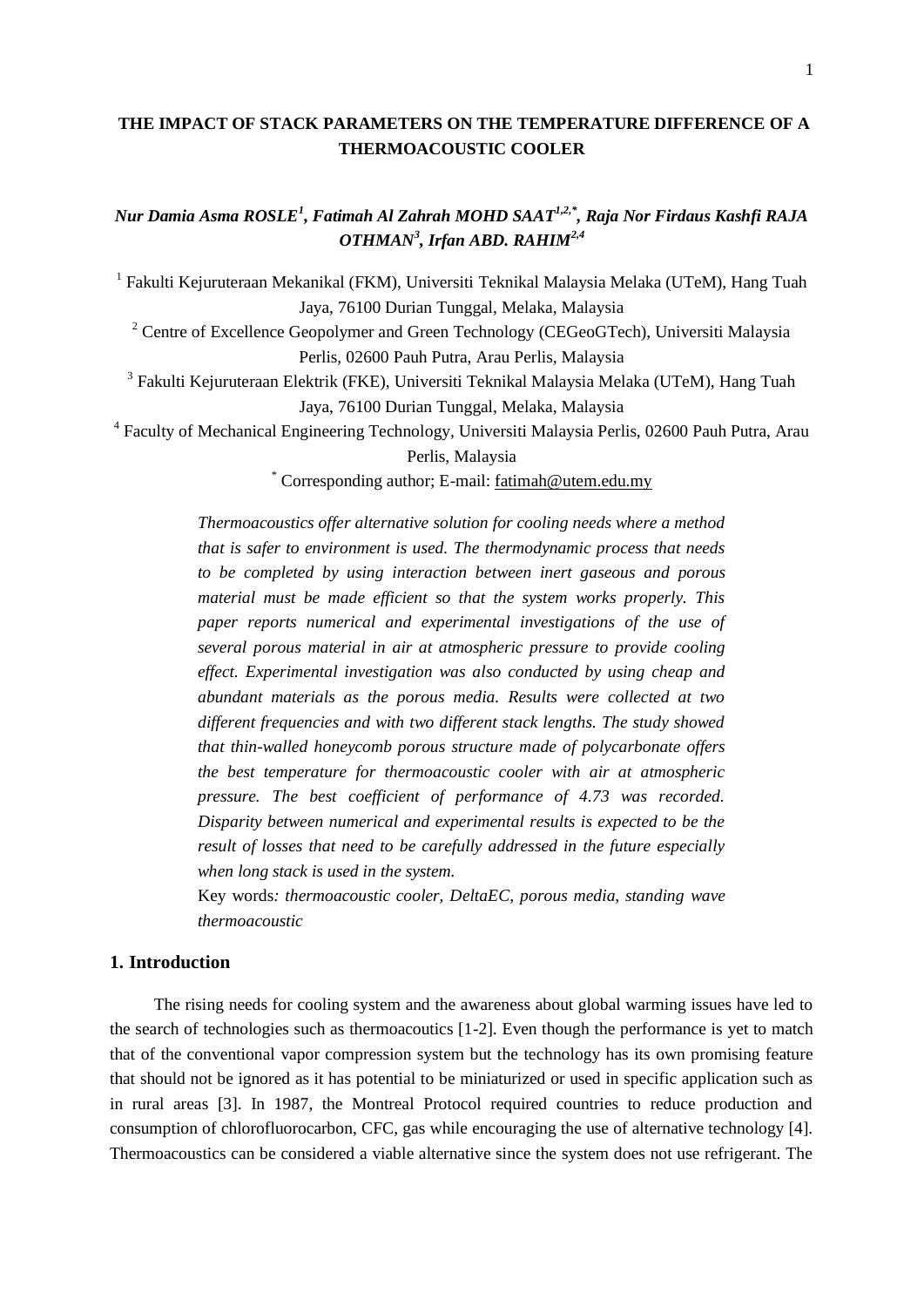elimination of refrigerants and compressors in thermoacoustic refrigerators makes them an option for future investigation in our goals for a more environmentally friendly refrigeration system [6].

The thermal and acoustic interactions within thermoacoustic system leads to heat pumping effect that creates cooling ability. The presence of turbulent flow conditions with the addition of obstacles during an operation of a system can cause an enhancement of heat transfer [6]. In thermoacoustics, the obstacle is the porous media known as stack but most thermoacoustic effect happens there due to interactions between flow and solid surfaces. Thermoacoustic system works at resonant frequency so that good energy production can be generated. At that frequency, when the fluid particles oscillate next to the solid wall, a cooling effect can be produced due to heat being transferred from one end of the solid wall to the other [7]. That energy transfer happens due to change of pressure and velocity within the resonator that leads towards heat pumping effect from one end to another.

It was reported that the performance of the system may be impacted by the use of inert gaseous as working medium [7]. Air is still widely used as the working fluid because it is easily available and did not bring harm to environment. The system usually operates at resonance frequency so that the best cooling performance can be offered [7]. Simple design of thermoacoustic refrigerator by using common materials such as POM-Ertacetal and also Poly-vinyl-chloride (PVC) was reported to be able to provide cooling effect [8]. The materials used for the structure known as stack was found to be affecting the performance of the thermoacoustic refrigerator. Investigations showed that stainless steel wool with ratio of hydraulic radius to the thermal penetration depth,  $r_h/\delta_K$ , of 2.0 and 1.1 achieved the maximum cooling power, the lowest cooling temperature and the highest coefficient of performance, COPR, compared to the copper scourers and carbon foam [9]. It was also suggested that the stack material must have low thermal conductivity and the heat capacity should be larger than the heat capacity of the working gas [10]. To date, even with an optimized stack design, the stack has been either hand-fabricated as parallel or spiral geometry using Mylar material or hand-cut of Corning Celcor ceramic [6]. Investigation on the use of 3D-printed stack shows that it has potential towards improvement of the temperature performance [11]. The use of other stack materials such as copper [12] and stainless steel were also reported [13]. Both investigations showed that copper and stainlesssteel stack produced a good cooling effect for thermoacoustic refrigerator. Stacks length and position are two most common variables that need to be considered when designing thermoacoustic system [14]. It was also reported that stack positioned near to pressure antinodes can result in maximum performance of thermoacoustic refrigerator. In addition, the blockage ratio for the stack also plays a role in producing good heat transfer. The blockage ratio slightly reduces local heat transfer around the downstream stack [15].

DeltaEC is the design software commonly used in conjunction with thermoacoustics [16]. The software uses shooting methods when solving linear thermoacoustic theory for the designated system [17]. It was reported that higher harmonics are less desirable for thermoacoustic phenomena as they lower the temperature difference across the stack. Published work also suggested that the mean operating pressure has direct effect on the performance in terms of creating cooling capacity and temperature difference [18]. Optimization of thermoacoustic refrigeration was usually investigated prior to fabrication to obtain design parameters that can improve the coefficient of performance (COP) for thermoacoustic refrigeration system [19]. This paper reports the results of modelling works related to a standing wave thermoacoustic system with a quarter wavelength resonator using DeltaEC. The heat transfer performance of the system is represented by the temperature different at both the ends of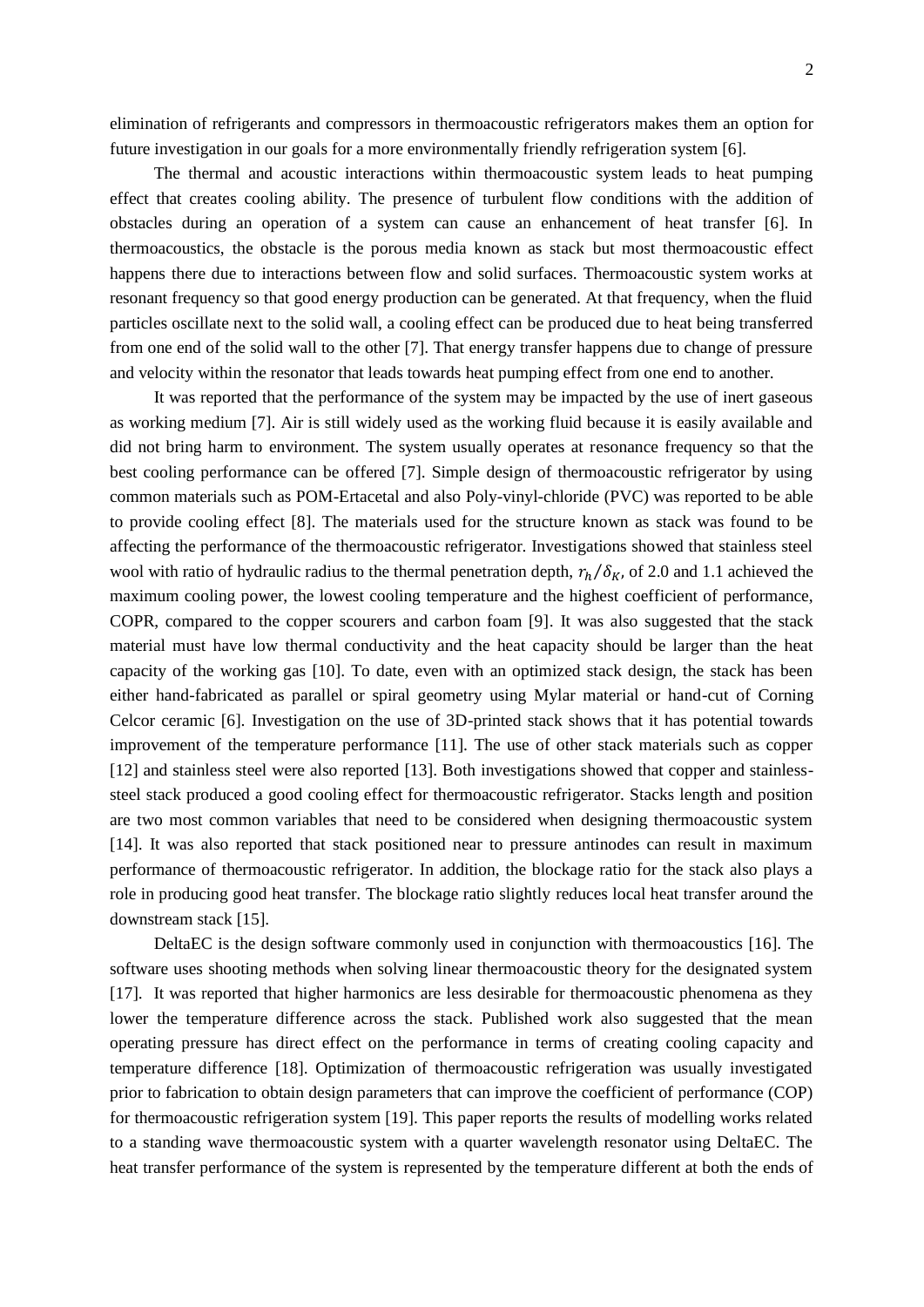stack inside a standing wave thermoacoustic cooler. Comparison of the coefficient of performance, COP, for different cases is also presented.

#### **2. Methodology**

The investigation was done using two methods. First, a DeltaEC model was solved to gain some understanding about potential cooling effect that can be offered by a standing wave thermoacoustic resonator with the use of defined stacks materials. Then, experimental investigations were tested, and the results are reported based on the impact of materials, stack length as well as the resonators length.

### **2.1. DeltaEC modelling**

In DeltaEC, users are allowed to design thermoacoustic system by defining parts and segments to be used in the design. Figure 1 shows a simple schematic diagram for the thermoacoustic model with defined segments to represent parts of the system. The segments can be generally defined as two categories; the components used in developing the system and the additional instructions to complete the calculations for the model. For this model, thermoacoustic parts are designed by using components such as VSPEAKER, DUCT, SURFACE and HARDEND. The segments of BEGIN, ANCHOR and INSULATE are the additional instructions that are used to complete the calculation for the models. BEGIN allows the setting up of the initial values and operating conditions for numerical modelling. Air at atmospheric pressure was selected as the working fluid. The BEGIN segment is connected to a VSPEAKER which represents a speaker. The speaker is connected to another segment known as DUCT. The speaker will generate the acoustic waves needed in the thermoacoustic system. DUCT represents the resonator which is the body of the rig with air inside it. The air inside this segment accepts the sound input from the speaker. A porous media is placed at a certain location inside the resonator and the location and placement of this porous media is represented by STKCIRC. This segment represents the use of porous media with circular pores.



**Figure 1. Schematic diagram of segments as defined in DeltaEC software**

There is an ANCHOR segment (labelled as 'A' in fig. 1) which is located between the DUCT and the STKCIRC. ANCHOR does not represent real components but is needed to represent the potential of loss in the system. This lost is usually related to the imperfect insulation or connection between parts. Then, a porous structure known as 'stack' is located between the two DUCTS and is labelled in fig. 1 as STKCIRC. The porous structure is sandwiched between two ducts. This means that the stack is positioned inside the duct. The porous media is usually offering huge surface contact area with the fluid. For thermoacoustic effects to take place [20]. Thermoacoustic effects occur within a very small layer next to the plate known as the thermal boundary layer. It is defined as  $\delta_k$  =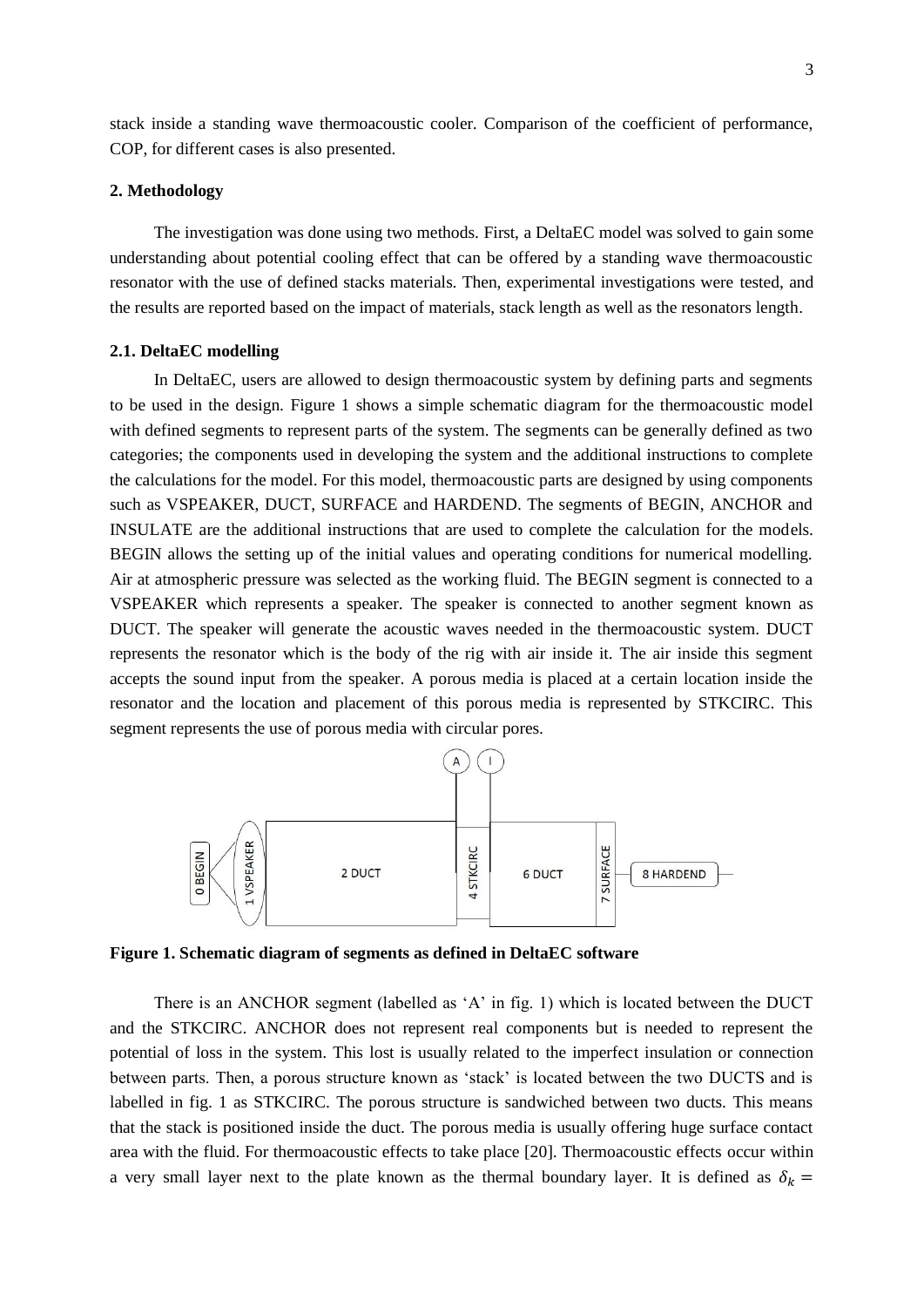$\sqrt{(2K/\rho_m c_p \omega)}$  with *K* as thermal conductivity,  $\rho_m$ , the mean density,  $c_p$ , the constant pressure specific heat, and  $\omega$ , the angular frequency of the working fluid. There is also another layer that usually overlaps with the thermal layer (often with different thickness) and it is known as the viscous boundary layer,  $\delta_v = \sqrt{(2\mu/\rho_m \omega)}$ , where  $\mu$  represents the viscosity of the fluid [5]. In DeltaEC simulation, the materials that can be selected for STKCIRC are fixed and the materials can be set either as stainless steel, tungsten, copper, mylar or ceramic celcor. These materials are used for the simulation works and they are categorized based on the metal and non-metal groups of materials. Tab. 1 shows the values for specific heat,  $c_n$ , and thermal conductivity,  $k_s$ , of all the materials. DeltaEC treats fluid properties as temperature dependent. However, for ease of discussions, the values shown in Tab. 1 are shown for a constant temperature of 300 K. The stacks are tested for two different lengths: a 4 cm long stack and an 8 cm long stack. After the stack segment, there is the INSULATE segment that is labelled as 'I' in fig. 1. This segment is used to recreate the default thermal insulation condition and stop the ANCHOR instruction that represents losses. It means that the INSULATE instruction restores the ideal condition into the model once calculation at the 'STKCIRC' is completed. In this model, the instructions of 'ANCHOR' and 'INSULATE' were used to represent losses in the flow within the area of porous structure. Elsewhere, the models are assumed perfectly insulated and ideal. In this thermoacoustic system, it is assumed that the thermoacoustic refrigerator system is operating in quarter wavelength environment where HARDEND is applied at the end of the resonator. This HARDEND represents the rigid wall at the end of the duct (the quarter wavelength resonator) that is filled with air at an atmospheric pressure.

| Material                                  | Specific heat,<br>$Cp$ [ <i>Jkg</i> <sup>-1</sup> <i>K</i> <sup>-1</sup> ] | Thermal<br>conductivity, Ks<br>$[Wm^{-1}K^{-1}]$ |
|-------------------------------------------|----------------------------------------------------------------------------|--------------------------------------------------|
| Mylar $[5]$                               | 1100                                                                       | 0.16                                             |
| Ceramic celcor [5]                        | 1000                                                                       | 1.46                                             |
| Acrylonitrile Butadine Styrene (ABS) [22] | 1000                                                                       | 0.22                                             |
| Poly-carbonate foam (PCB) [22]            | 1200                                                                       | 0.20                                             |
| Lollipop Stick [22]                       | 1800                                                                       | 0.22                                             |

**Table 1. The value of properties for selected materials at a reference temperature of 300 K**

DeltaEC solves the model based on Thermoacoustic Linear Equation [16,17]. The oscillating wave behaviors are represented by harmonic oscillations of density,  $\rho$ , pressure,  $p$ , and velocity,  $u$ . The oscillatory flow motion is influenced by the angular velocity defined as  $\omega = 2\pi f$  where *f* is the frequency of the flow. The continuity, momentum and energy equations for thermoacoustic environments can be defined by inserting the oscillating terms into the standard Navier-Stokes Equation. The speed of sound is related to pressure and density through relationship of  $c =$  $\sqrt{(\partial p/\partial \rho)_s}$  where p is the pressure, p is the density and the subscript s represents the isentropic process of the sound propagation. In general, the linear thermoacoustic theory used in DeltaEC can be represented by eq. (1) to (3). The terms *P*,  $\omega$ ,  $\rho_m$ , x, A, U<sub>1</sub>,  $\rho$ , c,  $\gamma$ ,  $\sigma$ ,  $\beta$ ,  $T_m$ ,  $H_{2,k}$  represent the pressure, angular velocity, mean density of air, axial location, area, first order harmonic of the volume flow rate, density, speed of sound, the ratio of isobaric to isochoric specific heats, Prandtl number, thermal expansion coefficient, mean temperature and the second order thermoacoustic effect, respectively. The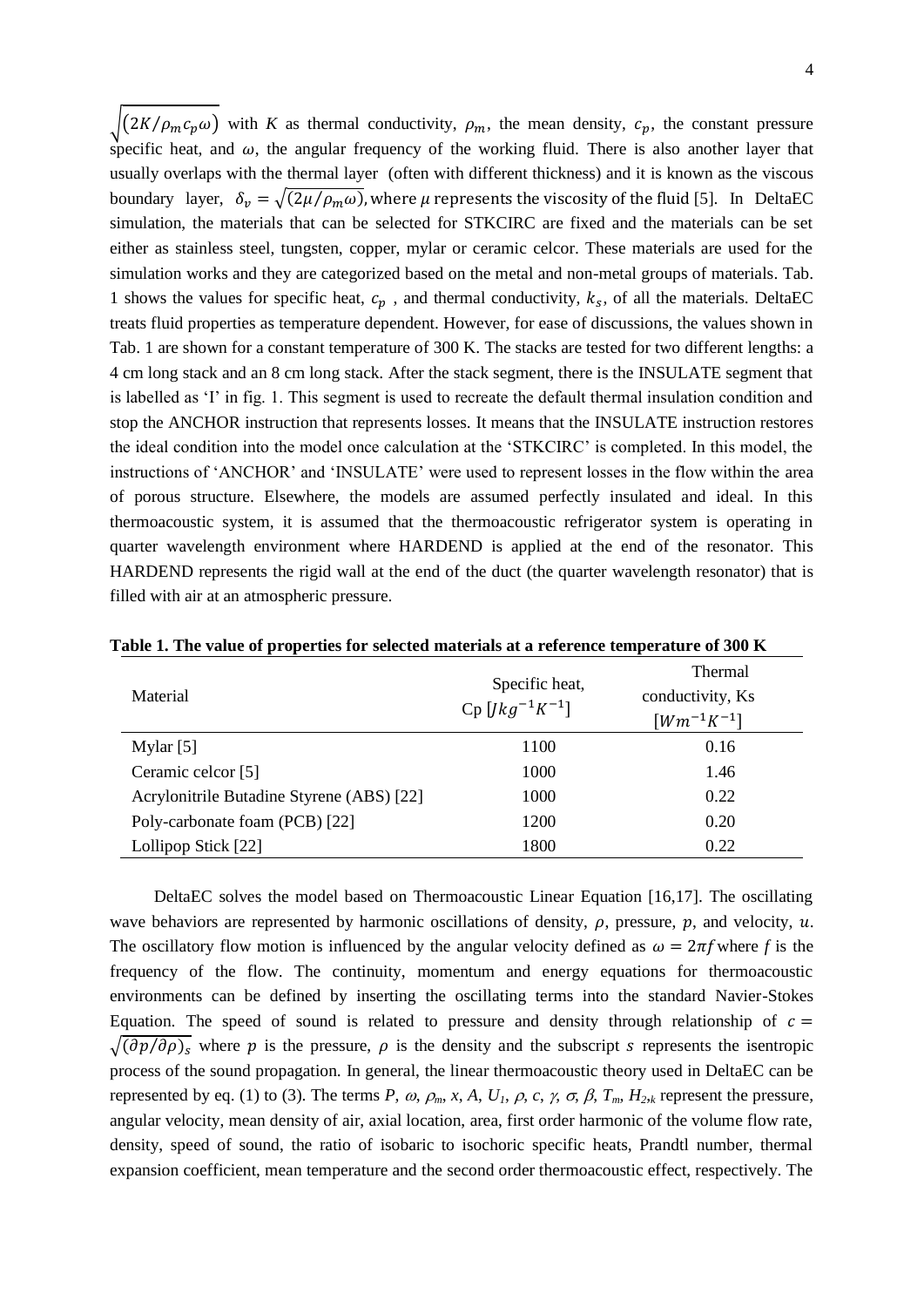second order thermoacoustic effect is defined in eq. (4) and it is representing the energy that is carried in the axial direction of flow.

$$
\frac{\partial P_1}{\partial x} = -\frac{i\omega \rho_m}{A(1 - f_v)} U_1 \tag{1}
$$

$$
\frac{\partial U_1}{\partial x} = -\frac{i\omega A}{\rho c^2} \left( 1 + \frac{(\gamma - 1)f_k}{1 + \epsilon_s} \right) P_1 + \frac{(f_k - f_v)}{(1 - \sigma)(1 - f_v)(1 + \epsilon_s)} \beta \frac{\partial T_m}{\partial x} U_1 \tag{2}
$$

$$
\frac{dT_m}{dx} = \frac{H_{2,k} - \frac{1}{2} \text{Re} \left[ p_1 U_1 \left( 1 - \frac{T_m \beta (f_k - f_v)}{(1 + \epsilon_s)(1 + \sigma)(1 - f_v)} \right) \right]}{p_m c_p |U_1|^2} \frac{\rho_m c_p |U_1|^2}{2 \omega A (1 - \sigma) |1 - f_v|^2} \text{Im} \left[ f_v + \frac{(f_k - f_v)(1 + \epsilon_s f_v / f_k)}{(1 + \epsilon_s)(1 + \sigma)} \right] - Ak - A_s k_s} \tag{3}
$$

$$
H_{2,k} = \frac{1}{2} \text{Re} \left[ p_1 U_1 \left( 1 - \frac{f_k - f_v}{(1 + \varepsilon_s)(1 + \sigma)(1 - f_v)} \right) \right] + \frac{\rho_m c_p |U_1|^2}{2A\omega(1 - \sigma)|1 - f_v|^2} \frac{dT_m}{dx} Im \left[ f_v + \frac{(f_k - f_v)(1 + \varepsilon_s f_v / f_k)}{(1 + \varepsilon_s)(1 + \sigma)} \right] - (Ak + A_s k_s) \frac{dT_m}{dx}
$$
(4)

Ideally, the temperature gradient along the direction of flow,  $\frac{\partial T}{\partial x}$ , are treated as zero in all components except for the STKCIRC where temperature is expected to change in axial direction due to the transfer of heat between the working medium and the solid surface of the stack. This phenomenon is commonly referred to as the 'thermoacoustic effect'. The axial temperature gradient, as represented by eq. (3), involves the impact of the presence of porous structure that are represented by the shape factor,  $f_{k,v}$ , the thermal conductivity ratio,  $\epsilon_s$ , the surface area of the solid,  $A_s$ , and the thermal conductivity of the solid material, *k<sup>s</sup>* . For a porous structure with circular pore, the shape factors,  $f_{k,v}$  and thermal conductivity ratio,  $\epsilon_s$ , are defined as;

$$
f_k = \frac{2J_1[(i-1) r_0/\delta_k]}{(i-1)(r_0/\delta_k)J_0[(i-1) r_0/\delta_k]}
$$
(5)

$$
f_v = \frac{2J_1[(i-1) r_0/\delta_v]}{(i-1)(r_0/\delta_v)J_0[(i-1) r_0/\delta_v]}
$$
(6)

$$
\epsilon_s = \left(\frac{k\rho_m c_p}{k_s \rho_s c_s}\right)^{1/2} \frac{f_k (1+i) r_0 / 2\delta_k}{\tanh[(1+i) l/\delta_s]}
$$
(7)

The term  $r_0$  is the radius of the circular pore in the porous structure,  $\beta$  represents the thermal expansion coefficient for an ideal gas,  $\delta_k$  and  $\delta_v$  are thermal and viscous penetration depth respectively,  $J_0$  and  $J_1$  are representing the zeroth and first order of Bessel function, k is the thermal conductivity of the fluid and  $k_s$  is thermal conductivity of the solid,  $\rho_s$  is density for solid surface, and  $c_s$  are specific heat of the gas and solid, respectively. The software iterates the calculations using fourth-order Runge-Kutta integration. A shooting method was utilized where guess values are defined

 $(2)$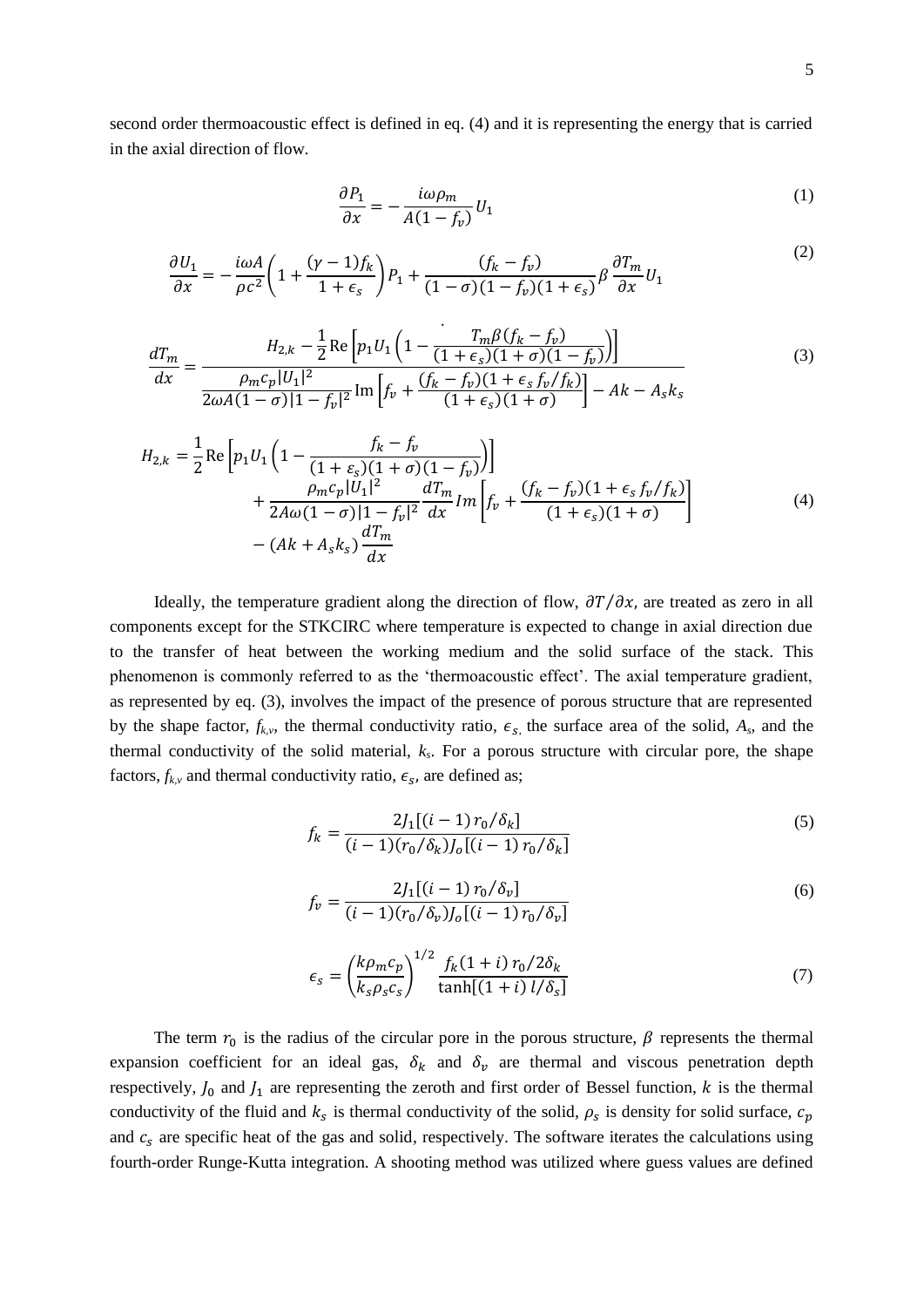using known or predictable values and then DeltaEC will solve the equations that suit the target of the designs and come up with solution for the model.

In thermoacoustic system, the performance of the system is very much depending on the stack performance. This in turn depends on its length,  $L_s$ , stack centre position, x, plates spacing,  $y_0$ , and the thermal boundary layer within the channel of the stack,  $\delta_k[11]$ . The stack's performance is defined by its coefficient of performance (COP) which is the ratio of the cooling power to the acoustic work supplied to the stack. The normalized cooling power,  $Q_{cn}$ , is defined as:

$$
Q_{cn} = -\frac{\delta_{kn} D^2 \sin 2x_n}{8\gamma (1+\sigma)\Lambda} \times \left(\frac{\Delta T_{mn} \tan(x_n)}{(\gamma-1)BL_{sn}} \frac{1+\sqrt{\sigma}+\sigma}{1+\sqrt{\sigma}} - (1+\sqrt{\sigma}-\sqrt{\sigma}\delta_{kn})\right)
$$
(8)

The normalized acoustic work, *Wn*, is:

$$
W_n = \frac{\delta_{kn} L_{sn} D^2}{4\gamma} (\gamma - 1) B \cos \chi_n^2 \times \left( \frac{\Delta T_{mn} \tan(\chi_n)}{B L_{sn} (\gamma - 1) (1 + \sqrt{\sigma}) \Lambda} - 1 \right) - \frac{\delta_{kn} L_{sn} D^2 \sqrt{\sigma} \sin \chi_n^2}{4\gamma} \tag{9}
$$

Where  $\Lambda$  is defined as:

$$
\Lambda = 1 - \sqrt{\sigma} \delta_{kn} + \frac{1}{2} \sigma \delta_{kn}^2
$$

The term  $L_{sn}$  is the normalized stack length and  $x_n$  is the normalized stack position. The porosity of the stack is sometimes called a blockage ratio and is defined as  $B = y_0/(y_0 + 1)$ , a dimensionless parameter for the geometry of the stack. The fluid properties are presented by  $\gamma$  for the specific heat ratio,  $\sigma$  for the Prandtl number, and  $\delta_{kn}$  is the normalized thermal boundary layer of the stack. The dimensionless operating temperature drop,  $\Delta T_{mn}$ , is the normalized temperature difference that is obtained across the stack, and the ratio  $p_0/p_m$  is known as the drive ratio, D. The performance of the stack is expressed in terms of the coefficient of performance, COP, which can be calculated as,  $COP = Q_{cn}/W_n$ . In this paper, the software is used to help gaining general idea of potential performance of a simple laboratory prototype of a standing wave thermoacoustic cooler. In order to gain more understanding, experimental investigations are also conducted. Comparison of results are made whenever possible between the results of the DeltaEC models and the experimental findings. The performance is defined by the temperature different generated across the stack, and the evaluation of coefficient of performance, COP. The experimental rig is built with dimensions that follows the DeltaEC models and the setup is discussed in the following section.

#### **2.2. Experimental setup**

The experimental setup was built using cheap and abundant materials following inspiration from published works [20]. Fig. 2 shows the experimental apparatus of the thermoacoustic cooler. The experimental system consists of the speaker (D5 5 inch 2-way coaxial speaker) as an acoustic driver, an acrylic tube as the resonator and a porous structure called stack. The types of stack used in the experiment is shown in fig. 3. The speaker is put inside a 30 cm x 30 cm x 10 cm acrylic box that is connected to the 3.1 cm diameter resonator.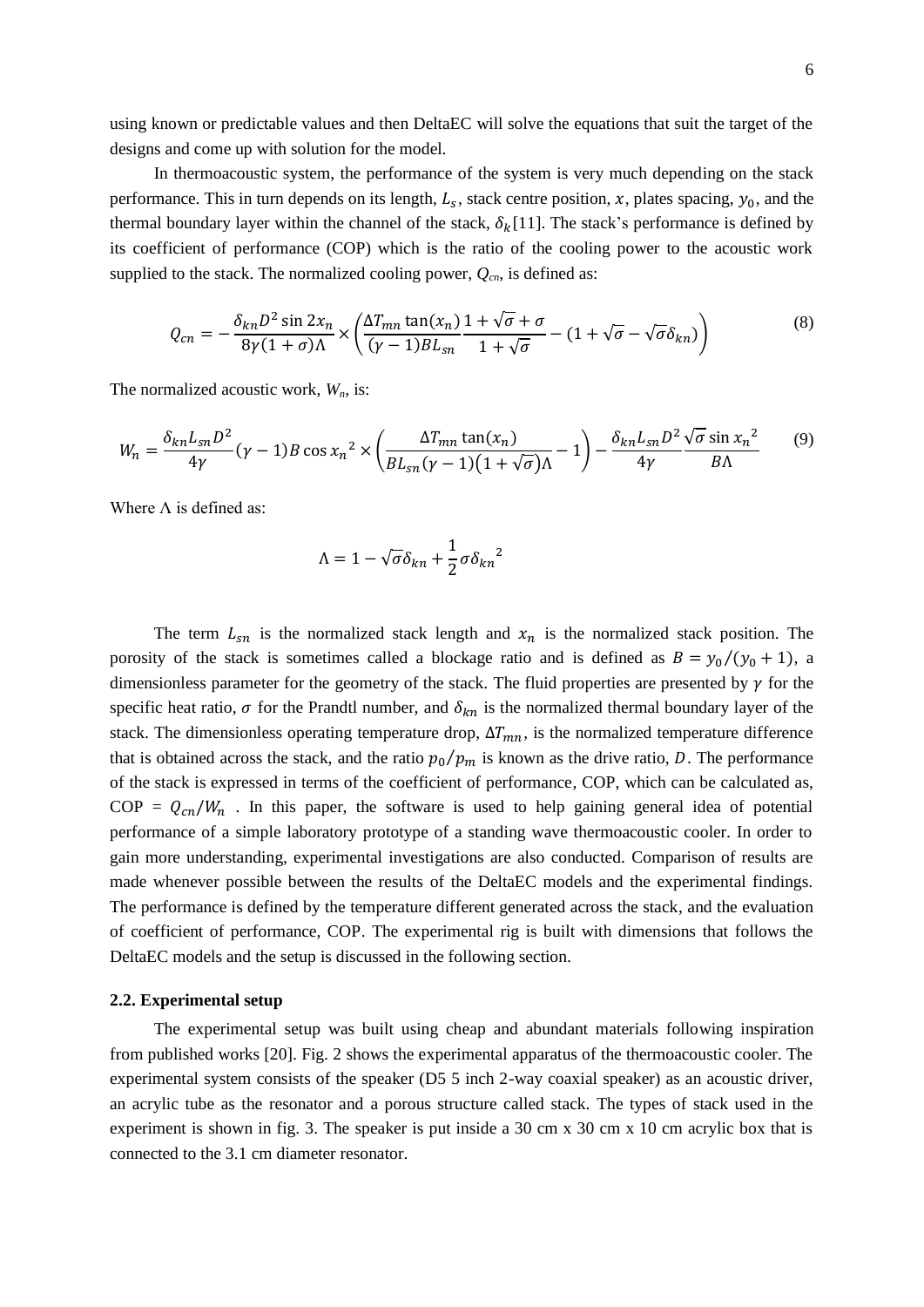In the experiment, the resonator is designed with two different lengths of  $L_1 = 0.65$  m and  $L_2 =$ 0.385 m in order to investigate the potential impact of resonators length on the temperature drop. The investigation also involves two different lengths of stack ( $L_s = 0.04$  m and  $L_s = 0.08$  m) that is made of three different materials. The first stack is made from Acrylonitrile Butadiene Styrene (ABS) and is printed using a 3D printer. A Computer Aided Drawing (CAD) software known as Catia was used to designed honeycomb shaped pore with radius of hexagon of 5 mm. The second stack is made from Polycarbonate (PCB) foam that also offers honeycomb type of porous media. The material was purchased and then cut to size so that it fits into cylindrical shape of the resonator. The third stack is made from abundant material of lollipop stick that was arranged to form porous structure that is almost similar to the other two materials.



**Figure 2. The experimental apparatus of the thermoacoustic cooler**



**Figure 3. The porous structure is made of (a) Acrylonitrile Butadiene Styrene (ABS), (b) Polycarbonate foam (PCB), and (c) Lollipop stick**

During the experiment, sensors and suitable instrumentation were used for measurements and data collection. For pressure analysis, a piezoresistive sensor (Meggit model 8510B) was used and the sensor is connected to the data logger (Dataq DI-718B) that is fitted with signal conditioner (Model DI-8B41-01). For temperature analysis, Picolog Data Logger (TC08) with type-K thermocouples are used and is connected to the laptop for data acquisition. Picolog Data Logging Software is used to record the temperature reading for every data collection during experimental work. The thermocouples are installed at two points which are labelled in fig. 2 as  $T_I$  (representing hot temperature value) and  $T_2$ (representing cold temperature value), respectively. The locations of thermocouple were as shown in fig. 2. The experimental rig was first tested for resonance frequency and then data are collected at that resonance frequency setting.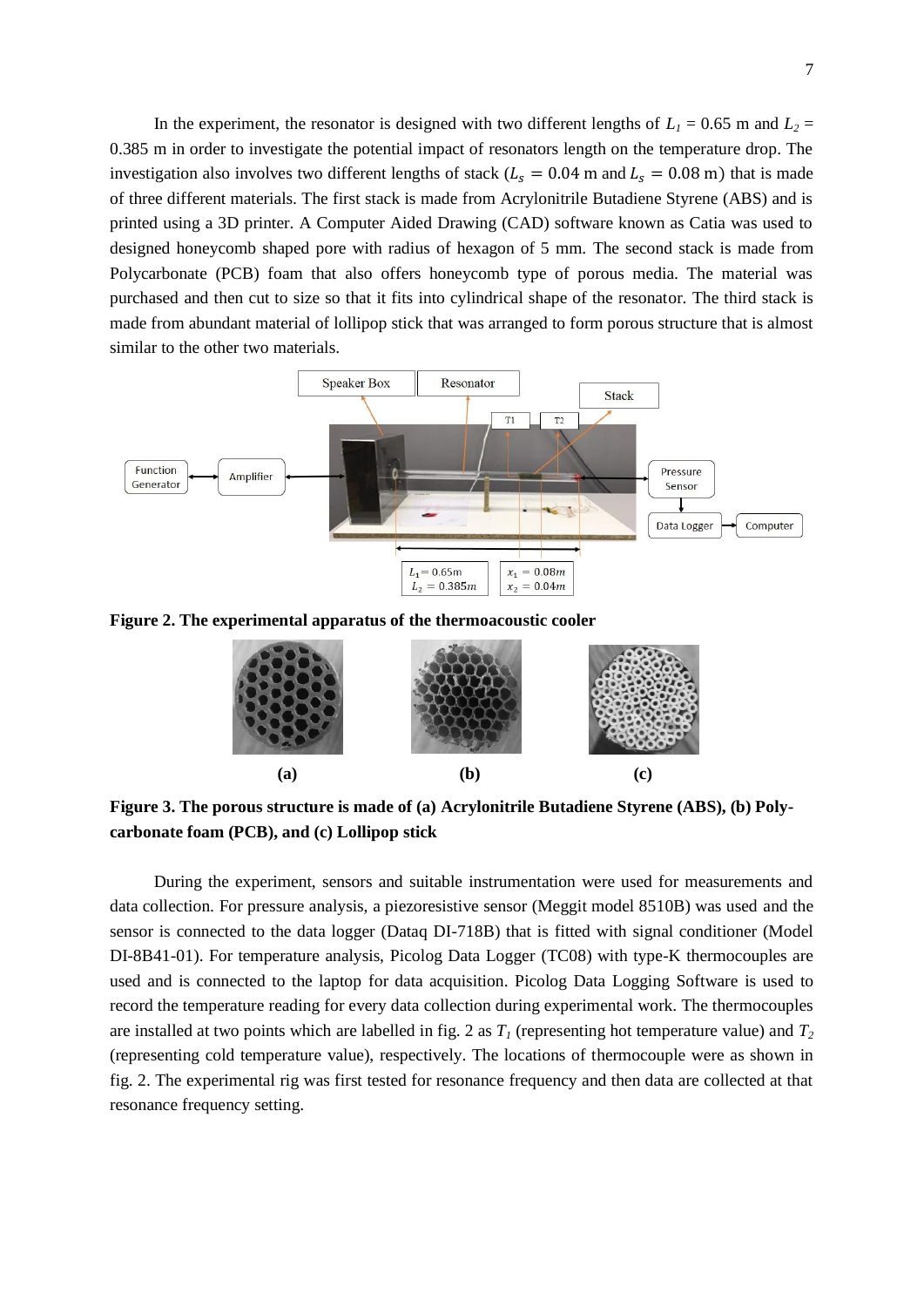## **3. Results and discussions**

#### **3.1. Temperature Different**

Results are discussed based on DeltaEC models and experimental findings. The refrigerator performance is presented based on temperature different across the stack when different acoustic level and different stack materials and lengths are used. Fig. 4 shows the results obtained from the DeltaEC simulation and experimental works that were investigated according to the desired parameter as described earlier. As was mentioned earlier, due to limited choice in model settings, the materials designed in DeltaEC are not the same as the one used in experiment. Discussions will be made based on the general category of metal versus non-metal materials. Hence, comparison is qualitatively made based on pattern and not the quantitative values. The results were collected using resonator that is 0.65 m long with resonance frequency of 123 Hz. The stack was tested at two different lengths of 4 cm and 8 cm.



**Figure 4. The impact of stack's material on temperature drops across stack length of (a) 4 cm and (b) is 8 cm long inside resonator of 0.65 m long**

The resonance frequency was first estimated using theoretical equation where the wavelength can be calculated as  $\lambda = c/f$  with c as the speed of sound and f is the frequency. The length of the resonator is a quarter of the wavelength. The results are to be discussed based on the length of the stack. Parts (a) and (b) of fig. 4 show the results of temperature drops across the stack that is made of 4 cm and 8 cm length, respectively. In DeltaEC, the material is fixed to five tested materials which can be classified into two different groups (i.e., metal and non-metal). The results in fig. 4 (a) and (b) show that copper stack with 8 cm long provides better temperature drop between two ends of the stack compared to that of the 4 cm long. The 8 cm long stack produces a maximum temperature drop of 21.02 K between the two ends of the stack. This happens because increasing the stack length will increases the power density since more thermoacoustic interactions occur. DeltaEC model also predicts that copper performs poorer compared to other materials. The high thermal conductivity of copper leads to fast travel of heat between two ends of the stack. Hence, temperature different becomes very small. Non-metal materials such as mylar and celcor, provide better temperature drops. Based on the results in fig. 4 (a) and (b), mylar provides bigger temperature difference compared to celcor and it is probably related to the balance between thermal conductivity and specific heat capacity offered by the material, as was illustrated in tab. 1. Again, the 8 cm long stack is better than the 4 cm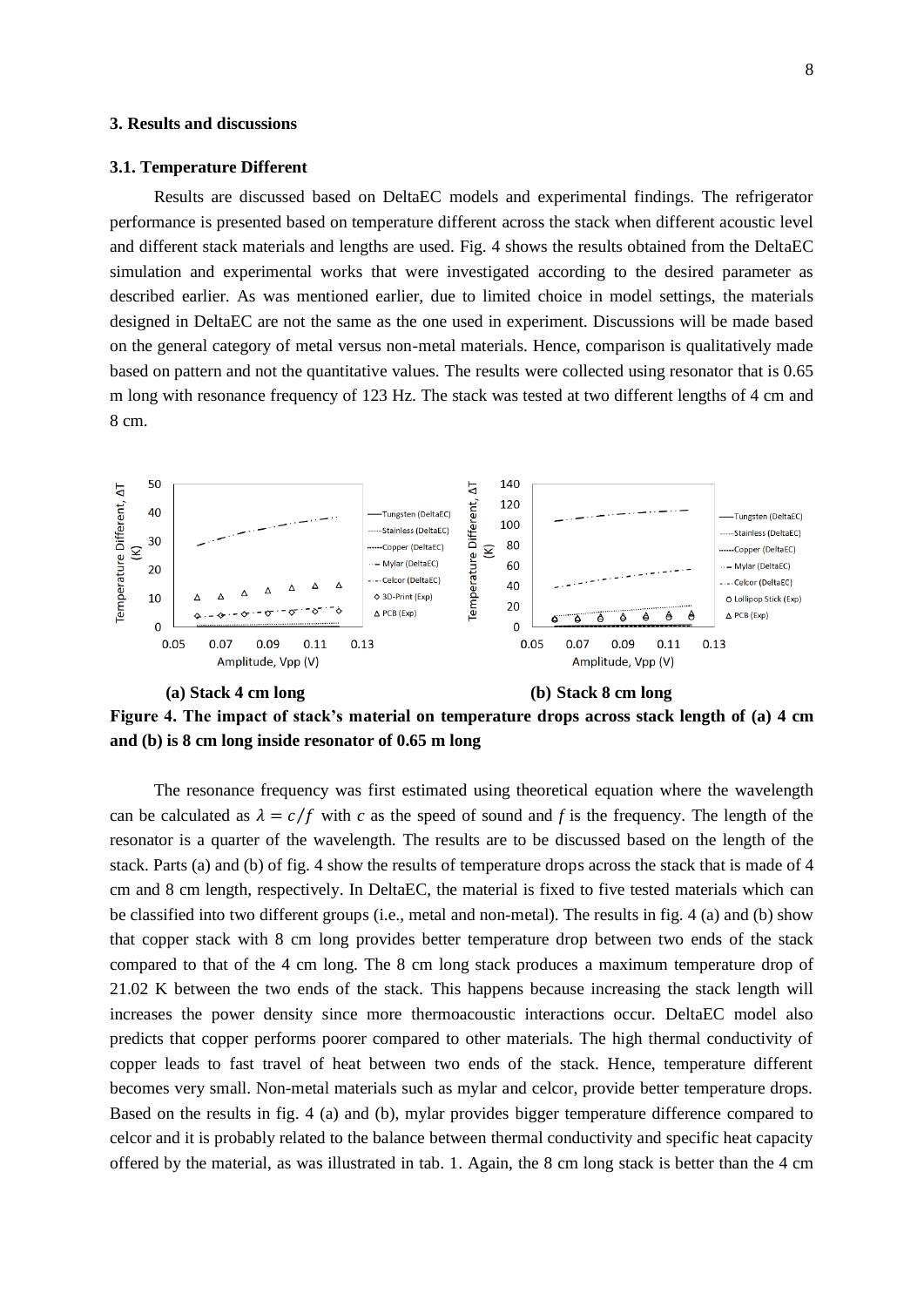long stack. The highest temperature change for 8 cm stack made of non-metal is  $114.82$  K while for 4 cm stack the highest temperature drop is only 38.59 K.

DeltaEC is based on one-dimensional nonlinear thermoacoustic models. Real experimental values may be different especially if losses and nonlinearity of flow take place. In order to tests the theory, series of experimental works are conducted by using different materials of stack. The experimental work starts with the determination of the resonance frequency of the experimental rig. The pressure amplitude data was monitored at the location of pressure antinode and was used to identify resonance frequency. The frequency was raised until resonance is achieved when maximum pressure is recorded for the rig. Experimentation shows that the resonance frequency is  $123 \pm 0.4$  Hz for the long resonator. Experiments were done for 3 different stack materials. The results are shown as part of fig. 4. The stacks for experimental works are selected based on observation of DeltaEC results where non-metal based material offers a better temperature drop. For this reason, the stacks for experimental works are made from three non-metal materials of poly-carbonate honeycomb foam (PCB), 3D printed Acrylonitrile Butadiene Styrene (ABS) and porous structure of lollypop sticks. The experiments started with stacks of 4 cm made of PCB and ABS. The results, as shown in fig. 4 (a), show that PCB offers a better temperature drop across the stacks. The experimentation is then continued with PCB and lollypop stick type of stack with length of 8 cm. The ABS stack was not tested in this longer resonator setting as it was shown to be ineffective compared to PCB. Fig. 4 (b) shows that the stack made of PCB is still offering the best performance in terms of temperature drop between the two ends of the stack. It is noteworthy that the solid wall of PCB is thinner compared to the ABS. This leads to effective thermodynamic process within the stack area. Similar wall thickness issue is observed for experimentation using PCB and lollypop sticks. The lollypop sticks have thicker walls compared to PCB foam. The maximum temperature difference achieved by a PCB stack is 14.73  $\pm$  0.14 °C, while the largest temperature difference achieved by a 3D-print stack is 5.7  $\pm$  0.05 °C. In all the experimental works, regardless of length of stack, PCB seems to offer good temperature different between the two ends of the stack. The temperature different offered by PCB stack is slightly better when a shorter stack is used.

The different materials of stack are tested again and this time the models are solved for a shorter resonator with a length of 0.385 m. The resonance frequency for this short rig is  $202.1 \pm 0.001$  Hz. Fig. 5 shows the temperature different that can be obtained between the two ends of the stack when the input peak-to-peak voltage, Vpp, of the speaker increases.



# **(a) Stack 4 cm long (b) Stack 8 cm long**

**Figure 5. The impact of stack's material temperature drop across stack length of (a) 4 cm (b) is 8cm long inside resonator of 0.385 m long**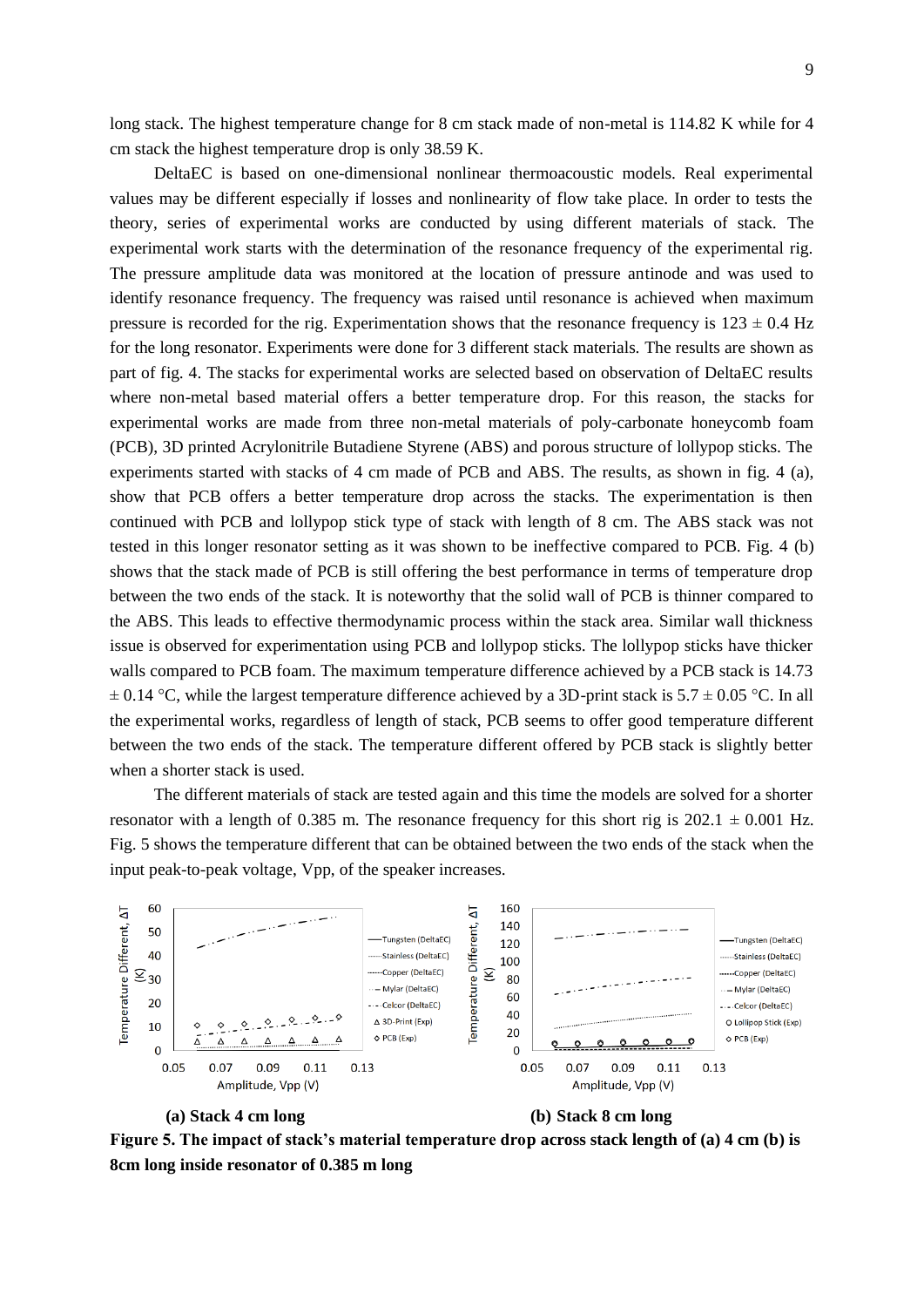For DeltaEC simulation, the lowest temperature at the cold end is recorded to be at 239.39 K for the short stack and 159.25 K for the long stack. The differences in values of temperature drop between the two ends of the stack is shown in fig. 5 (a) and (b). Again, mylar provides the best performance for temperature drops. This means that the stack's material properties of specific heat and thermal conductivity are important factors to be considered either when using long or short resonators. In fig. 5 (a) and (b), temperature drop across stack is shown for two different non-metal materials: mylar and celcor. The results show that celcor stack produced a lower temperature different. Similar observation was seen earlier for the results of long resonator as was presented in fig 4. It seems that non-metal stack with higher specific heat and lower thermal conductivity provides better temperature drop. Comparison between results in fig. 4 and fig. 5 shows that system with higher resonance frequency offers better temperature difference at the stack. DeltaEC results also show that stack made of nonmetal material offers better thermoacoustic performance compared to the stack made of metal materials.

In the experimental work, the highest temperature difference of  $14.3 \pm 0.17$  °C was recorded when PCB is used as a stack. Again, similar to the cases with long resonator, PCB offers a better temperature drop compared to ABS stack. It is interesting to note that the results of temperature drop for stack made of lollipop sticks are almost similar to the PCB stack. This triggers the idea that the abundantly available lollipop sticks could be put to good use in thermoacoustic system. It is also observed that, in contrary to the DeltaEC prediction, the experiment with shorter stack provides a slightly better temperature drop compared to that with a longer stack. This can be seen by careful observation especially for the results of PCB stack between both the short stack (i.e., part (a) of fig. 4) and the longer stack (i.e., part (b) of Figure 4). This is probably related to losses such as the blockage enforced by the porous material of the stack and streaming which were not adequately addressed by the linear model.

# **3.2. Stack's Performance**

The overall performance of the system needs to be evaluated based on the evaluation of the ratio of the output to the input of the system which is defined through the coefficient of performance (COP) as presented in tab. 2.

|                                             | <b>Coefficient of Performance, COP</b> |                        |
|---------------------------------------------|----------------------------------------|------------------------|
| <b>Materials (stack's length)</b>           | Long resonator                         | <b>Short resonator</b> |
| Acrylonitrile Butadiene Styrene, ABS (4 cm) | 3.89                                   | 2.71                   |
| Poly-Carbonate foam, PCB (4 cm)             | 4.73                                   | 3.60                   |
| Poly-Carbonate foam, PCB (8 cm)             | 3.05                                   | 1.99                   |
| Lollipop stick $(8 \text{ cm})$             | 3.56                                   | 2.48                   |

**Table 2. The coefficient of performance for the cooler based on experimental results**

From the results, the best COP value of 4.73 is found when PCB of 4 cm long is used as a stack. Long resonator rig offers better COP compared to short resonator. This means that a more efficient energy change happens when the resonator is longer. Evidently, temperature drops alone is not sufficient to represent performance. Although shorter stack was experimentally shown to offers more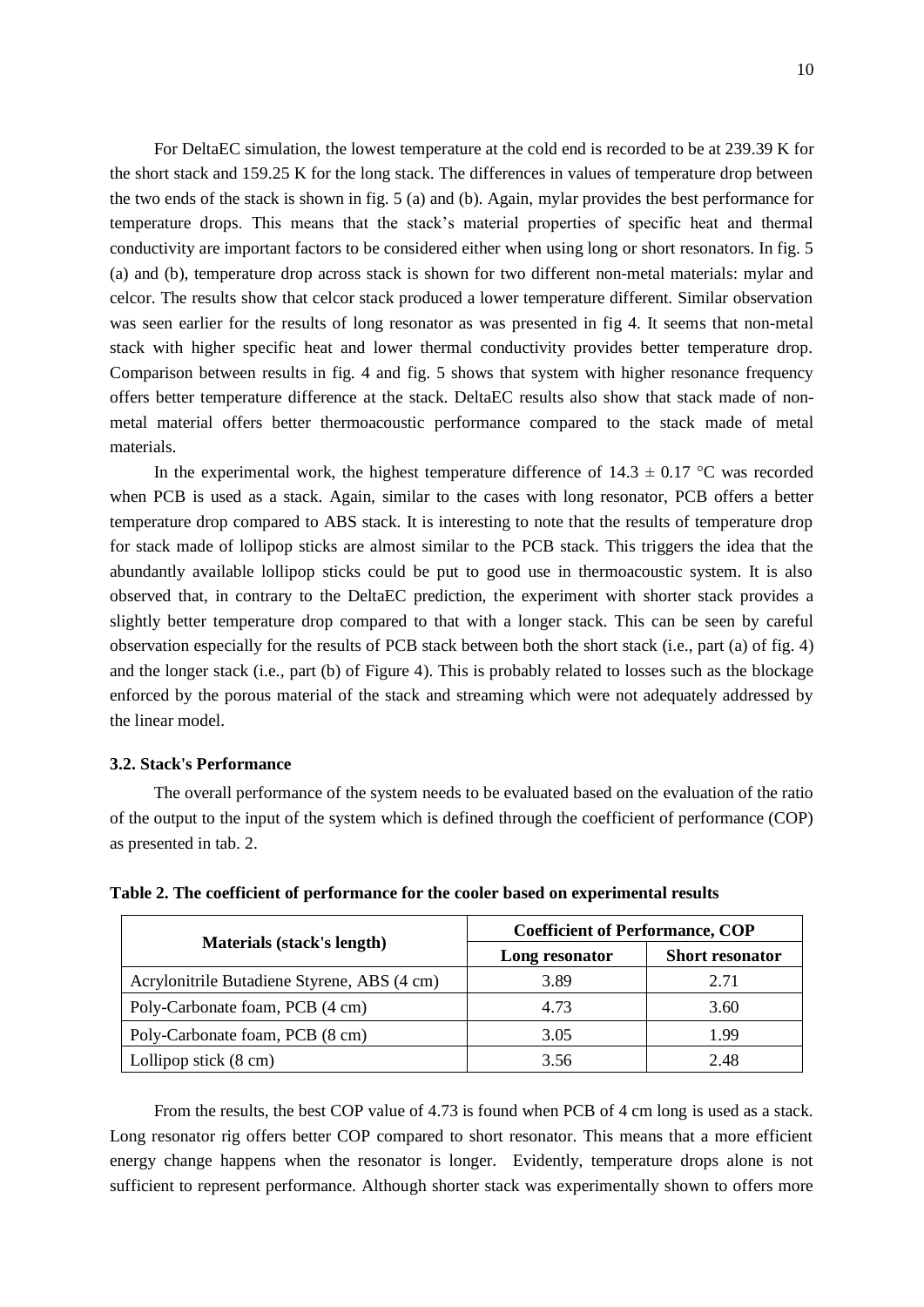temperature drop, but it happens at a cost of more power input leading towards lower COP. The operation of long resonator rig at lower resonance frequency involves small losses. However, when the stack is made too long, energy transfer between the air and the solid surface is not any more effective due to the limitation of the gas travel distance.

## **4. Conclusion**

In general, similar trend of temperature drops are obtained for the DeltaEC models and the experimentations. Both are showing that the temperature drop becomes bigger as the flow amplitude increases. In addition, both results are also showing that stack's material plays important role in the achievement of temperature drop in the system. The DeltaEC models were solved based on materials that are available in the models. Although direct comparison could not be done between numerical works and experiments, but the modelling practice helps in understanding that the non-metal stack is predicted to offer more temperature drops compared to metal stack. Quantitative disparity between DeltaEC and experimental results are expected to be due to the inability of the current DeltaEC models in capturing experimental losses. Small contributions of losses were already introduced through the use of instructions such as ANCHOR and INSULATE, but they seem to be insufficiently representing the real value. Nonetheless, DeltaEC predicts that temperature difference is bigger when longer stack is used. Similar observation was also reported by another numerical investigation reported by Achmadin et al. [21]. On a contrary, the experiments showed that the shorter stack offers better temperature difference compared to longer stack. Interestingly, similar observations were also reported by the experimental works of Zolpakar et al., [11] where the short stacks are better than the long stack. The increment of stack length may provide opportunity for better power density when more thermoacoustic interactions occur. However, increasing the stack length will also increase the acoustic impedance and the pressure drop especially for dense stack [11]. This is as reflected by the results of COP where rig with shorter stack seems to offer better COP than the longer one. In this paper, stack made from PCB material with 4 cm long and placed inside long resonator gives the best result for temperature drop and COP of thermoacoustic refrigerator system. The experimental results indicated that losses are sometimes inevitable especially as vibration becomes more prominent particularly at high flow amplitude and high resonance frequency. More experimentations are certainly needed to obtain better understanding on this matter. Nevertheless, the current findings show that DeltaEC models can be fairly used for designing thermoacoustic cooling system, but care should be exercised to count for potential losses especially when long stack is used in the system.

## **Acknowledgement**

The authors would like to thank Universiti Teknikal Malaysia Melaka and Ministry of Higher Education Malaysia (FRGS/1/2020/FKM-CARE/F00434) for providing supports for this research.

# **References**

- [1] Zink, F., *et al*., Environmental motivation to switch to thermoacoustic refrigeration, *Applied Thermal Engineering,* 30.2-3 (2010): 119-126
- [2] Zolpakar, N. A., *et al*., Analysis of increasing the optimized parameters in improving the performance of a thermoacoustic refrigerator, *Energy Procedia* 61 (2014): 33-36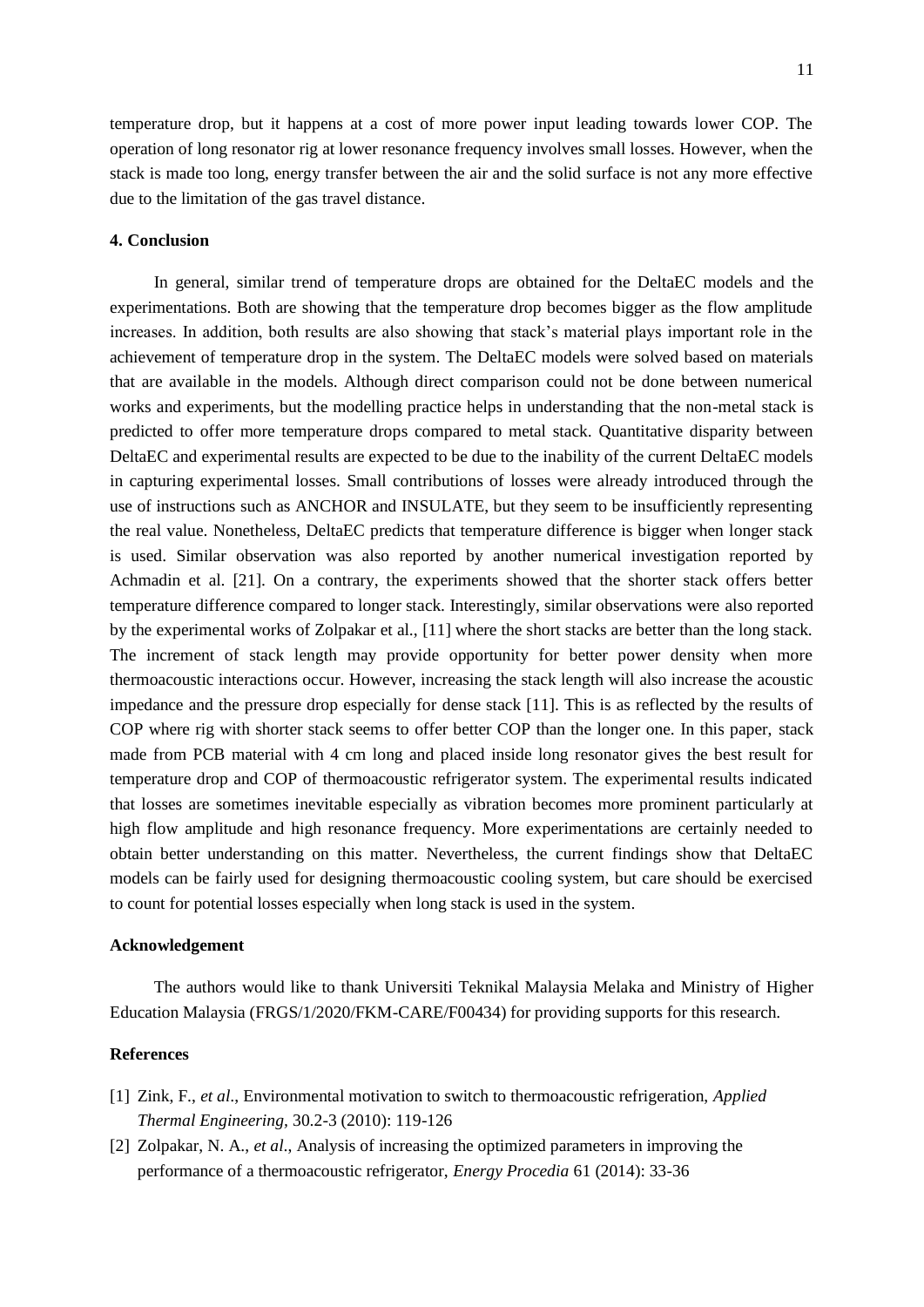- [3] Abdoulla-Latiwish, *et al*., Two-stage travelling-wave thermoacoustic electricity generator for rural areas of developing countries, *Applied Acoustics* 151 (2019): 87-98
- [4] Secretariat, Ozone. "The Montreal protocol on substances that deplete the ozone layer." *United Nations Environment Programme, Nairobi, Kenya* (2000)
- [5] Zolpakar, N. A., *et al.,* Experimental investigations of the performance of a standing wave thermoacoustic refrigerator based on multi-objective genetic algorithm optimized parameters, *Applied Thermal Engineering* 100 (2016): 296-303
- [6] Hajji, H., *et al.,* Heat transfer and flow structure through a backward and forward-facing step micro-channels equipped with obstacles, *Thermal Science* 25.4 Part A (2021): 2483-2492
- [7] Zolpakar, N. A., *et al.,* Performance analysis of the standing wave thermoacoustic refrigerator: A review, *Renewable and sustainable energy reviews* 54 (2016): 626-634
- [8] Tijani, M. E. H., *et al.,* Construction and performance of a thermoacoustic refrigerator, *Cryogenics* 42.1 (2002): 59-66
- [9] Yahya, S. G., *et al.,* Experimental investigation of thermal performance of random stack materials for use in standing wave thermoacoustic refrigerators, *International Journal of Refrigeration* 75 (2017): 52-63
- [10] Tijani, M. E. H., *et al.,* Design of thermoacoustic refrigerators, *Cryogenics* 42.1 (2002): 49-57
- [11] Zolpakar, N. A, *et al*., Performance of a 3D-printed stack in a standing wave thermoacoustic refrigerator, *Energy Procedia* 105 (2017): 1382-1387
- [12] Wantha, C., Assawamartbunluea, K., The impact of the resonance tube on performance of a thermoacoustic stack, *Frontiers in Heat and Mass Transfer (FHMT)* 2.4 (2012)
- [13] Piccolo, A., Optimization of thermoacoustic refrigerators using second law analysis, *Applied energy* 103 (2013): 358-367
- [14] Atiqah Z., *et al.,* Optimization of the stack unit in a thermoacoustic refrigerator, *Heat Transfer Engineering* 38.4 (2017): 431-437
- [15] Aydin, N., *et al.,* Numerical investigation of heat and flow characteristics in a laminar flow past two tandem cylinders, *Thermal Science* 00 (2021): 175-175
- [16]Saat, F. A. Z. M., *et al.,* DeltaE modelling and experimental study of a standing wave thermoacoustic test rig, *Journal of Advanced Research in Fluid Mechanics and Thermal Sciences*, 60(2), (2019) 155–165
- [17] Alamir, M. A., *et al.,* Thermoacoustic Refrigerators and Heat Pumps: New Insights for A High Performance, *Journal of Advanced Research in Fluid Mechanics and Thermal Sciences* 78.1 (2021): 146-156
- [18] Prashantha, B. G., *et al*., Effect of mean operating pressure on the performance of stack-based thermoacoustic refrigerator, *International Journal of Thermal & Environmental Engineering* 5 (2013): 83-89
- [19] Raut, A. S., Wankhede, U. S., Review of investigations in eco-friendly thermoacoustic refrigeration system, *Thermal Science* 21.3 (2017): 1335-1347
- [20] Rahpeima, R., Ebrahimi, R., Numerical investigation of the effect of stack geometrical parameters and thermo-physical properties on performance of a standing wave thermoacoustic refrigerator, *Applied Thermal Engineering* 149 (2019): 1203-1214